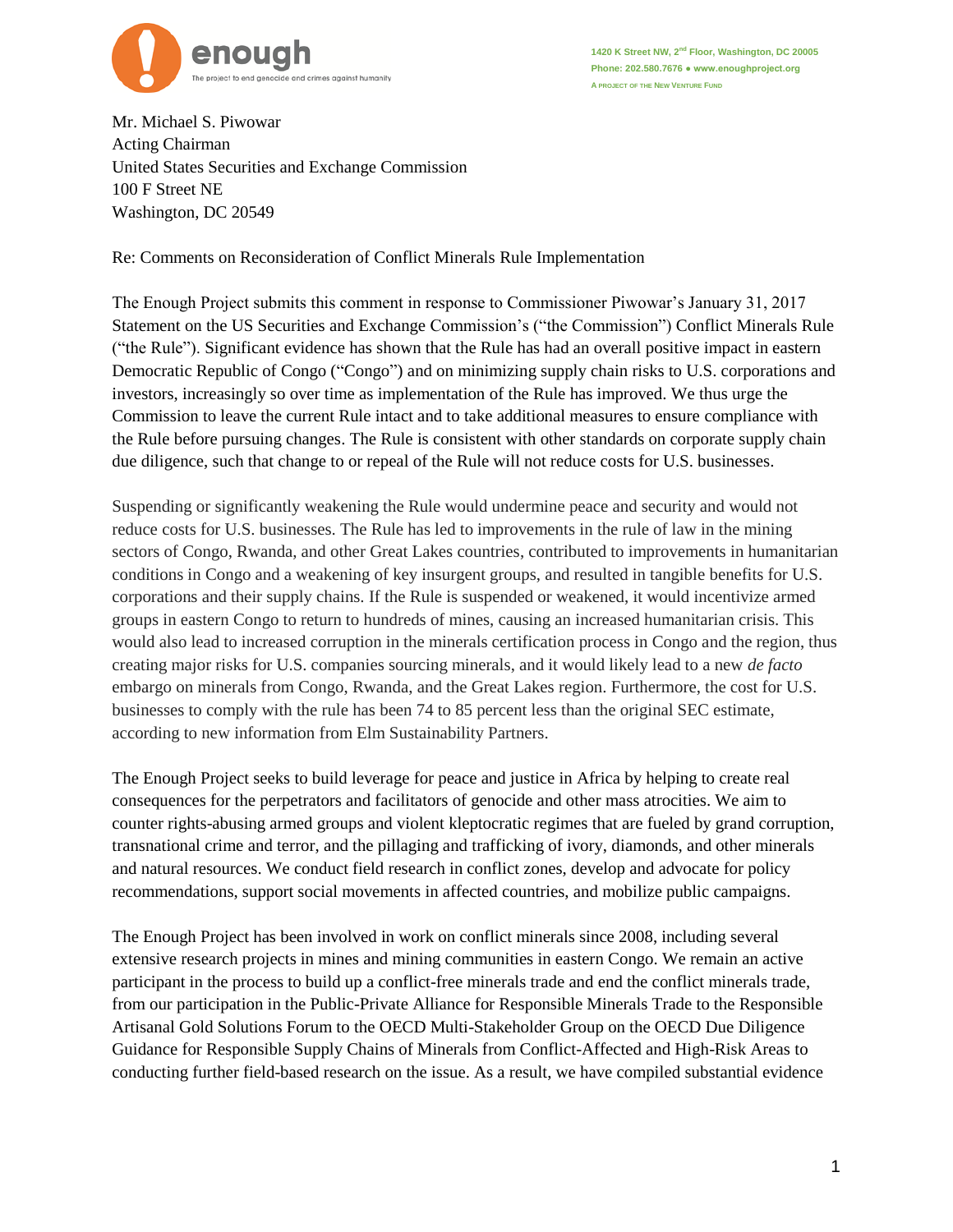

that supports the Rule remaining intact, both for the goal of supporting peace in Congo and of creating transparent supply chains that benefit companies, investors, and consumers.

Some of the Rule's concrete impacts include:

- **Taking away profits from armed insurgents and military units.** Minerals have been a major fuel for conflict in eastern Congo, but the Rule has helped make three out of the four conflict minerals largely peaceful. [79 percent of miners](http://ipisresearch.be/wp-content/uploads/2016/10/Analysis-and-map-artisanal-mining-DR-Congo_v005-1.pdf) at tin, tantalum, and tungsten mines surveyed in Congo now work at conflict-free mines, according to a study by the International Peace Information Service in October 2016. This is a major change, as the [U.N. stated in 2010,](http://www.un.org/ga/search/view_doc.asp?symbol=S/2010/252.) the year that Dodd-Frank passed, that nearly every mine was controlled by a military group. Some armed groups and military units continue to profit from gold, as it is much easier to smuggle, and so additional measures such as targeted sanctions on conflict gold traffickers are needed to stem the conflict gold trade. But the overall amount of mineral wealth available to armed actors has decreased since the passage of the Rule.
- **Improving the transparency of corporate supply chains.** The Rule caused electronics companies in the U.S. and internationally to set up auditing programs for minerals smelters worldwide, the key choke point in minerals supply chains. These audits are an important step, as they are independent and third-party and they close many loopholes for smuggled conflict minerals in supply chains. Before the law passed, no smelters had been audited. Today, [75% of](http://www.conflictfreesourcing.org/members/active-and-compliant-smelter-count/) [the world's smelters](http://www.conflictfreesourcing.org/members/active-and-compliant-smelter-count/) for the four minerals have now passed independent audits on conflict minerals (246 out of 325 smelters).
- **Helping reduce the power of major armed groups.** The Rule took away one key incentive for Rwanda's destabilizing interventions in Congo's conflict: their ability to profit from 3T minerals (tin, tantalum, and tungsten). This was not the only incentive for Rwandan meddling but it was an important one. Because of the Rule and improved implementation and certification of conflict-free mines in Congo, it has become less and less profitable for Rwanda to smuggle conflict minerals. An increasing number of 3T mines have become certifiably conflict-free in Congo, thus decreasing the smuggled trade to Rwanda. Before the law passed, there were a series of Rwandan-backed rebel groups, but today there is no longer a major Rwanda-backed armed group in Congo. Also, the FDLR insurgency, a designated terrorist organization with strong links to the Rwandan genocide, has dwindled from 6,000 troops in 2007 to fewer than 1,000 in 2016, according to the United Nations.
- **Reduced costs for U.S. companies.** The cost of complying with the Rule cost U.S. businesses 74-85% less than the initial SEC estimate (\$600-800 million for all companies in total vs. \$3-4 billion estimated by the SEC), according to [a](https://www.sec.gov/comments/statement-013117/cll2-1565701-131655.pdf) [new independent study.](https://www.sec.gov/comments/statement-013117/cll2-1565701-131655.pdf) U.S. companies also benefited tangibly from the rule through the formation of traceability systems and conflict minerals risk mitigation approaches. The study also notes that if the Rule is eliminated, cost savings for U.S. businesses will be "far less than  $100\%$  of the current implementation costs."
- **Helping decrease human displacement.** The number of internally displaced people in Congo has decreased from 3.4 million in 2008 to 1.9 million at the end of 2016. There have been several factors contributing to this, but the Rule has been one of them, as decreased violence in several (though not yet all) mining areas has allowed people in those areas to return to their homes.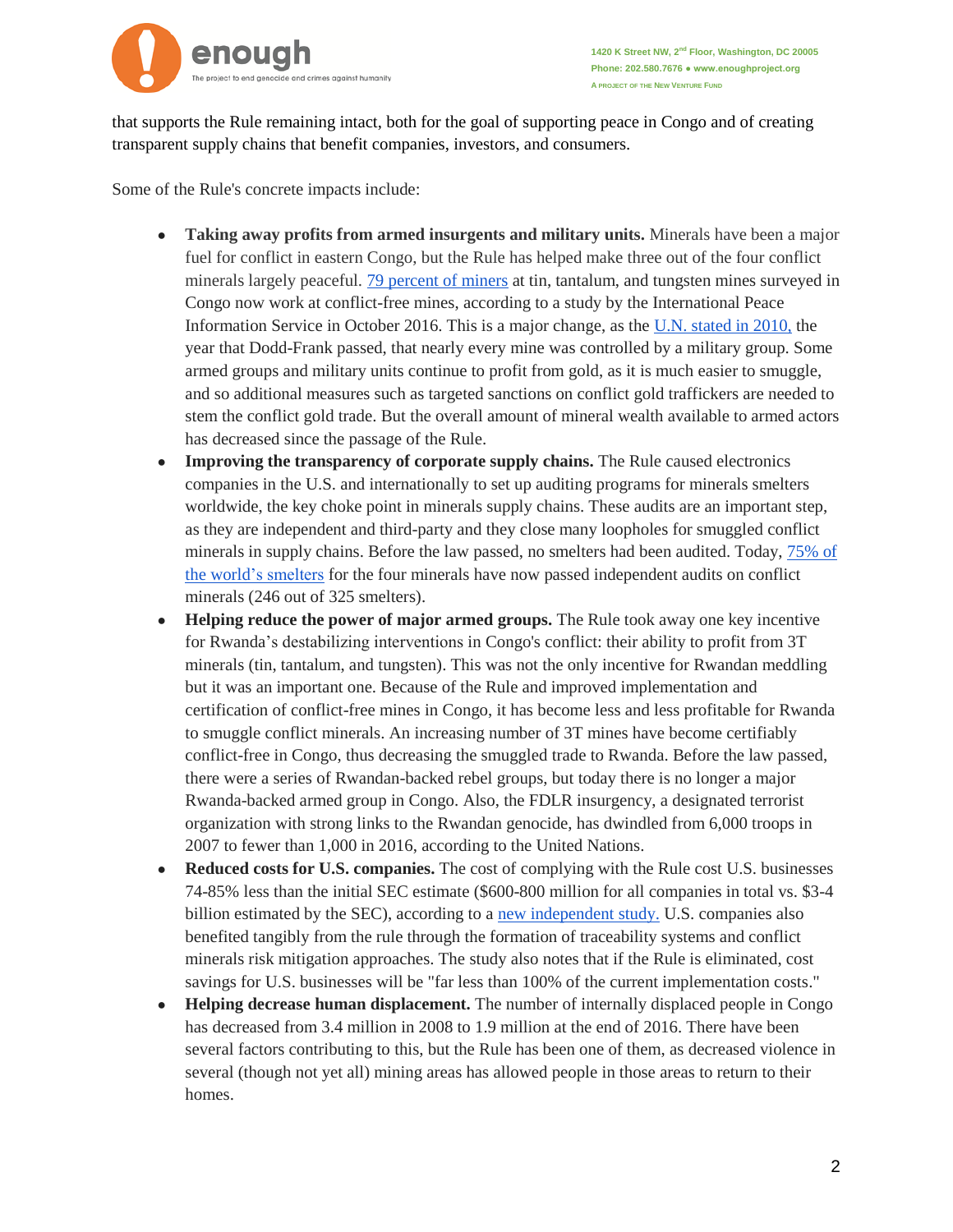

**Improving the rule of law and increasing the conflict-free minerals trade from Congo.** While initial implementation of the Rule contributed to a temporary *de facto* embargo in 2011, this has changed significantly since then, and the Rule has now spurred record-breaking exports of clean, conflict-free minerals. Congo's North Kivu province exported a record [1,121](http://enoughproject.org/blogs/de-facto-embargo-over-record-high-conflict-free-minerals-exports-eastern-congo)  [tons of conflict-free tantalum and 1,550 tons of conflict-free tin in 2016.](http://enoughproject.org/blogs/de-facto-embargo-over-record-high-conflict-free-minerals-exports-eastern-congo) The Rule also spurred the first-ever minerals certification process, that of the International Conference on the Great Lakes Region, an[d](http://enoughproject.org/blogs/number-conflict-free-mines-congo-increases-31-204-mines-certified) [204 mines have been certified](http://enoughproject.org/blogs/number-conflict-free-mines-congo-increases-31-204-mines-certified) as of 2016.

Many U.S. businesses, particularly electronics companies, have benefited from the Rule. They have seen decreased supply chain risks especially for tin and tungsten, increased transparency in the minerals trade and their supply chains, and new investment opportunities in Congo and the surrounding region. Several companies, from Tiffany & Co. to Richline to Apple, have publicly and privately expressed support for the Rule. Two U.S. companies, KEMET Electronics - a leading global supplier of electronics components - and Alphamin Resources Corp. - a tin mining company - have in fact cited Dodd-Frank 1502 and the Rule as reasons they decided to invest proactively in Congo and the surrounding region. In his November 2015 testimony before the House Subcommittee on Monetary Policy and Trade, KEMET CEO Per Olof-Loof stated, "The Dodd-Frank Act has certainly helped companies like KEMET to again, after decades of absence, be able embrace the DRC allowing us to develop a competitive and secure supply chain, improving both our competitiveness and the life of the people in the village [in the DRC]." [Alphamin](http://mgafrica.com/article/2016-05-04-in-remote-dr-congo-mountain-of-tin-attracts-investors-to-the-worlds-largest-untapped-site-bloomberg/)  [COO Trevor Faber](http://mgafrica.com/article/2016-05-04-in-remote-dr-congo-mountain-of-tin-attracts-investors-to-the-worlds-largest-untapped-site-bloomberg/) said "If it wasn't for Dodd Frank, we wouldn't be on the hill" where the large Bisie tin mine is situated in North Kivu province. Other companies and associations have also looked for ways to invest more directly in Congo because of the investment in their supply chains prompted by the Rule, decisions that would have been quite unlikely without the Rule.

It is also premature to suggest the need for the Rule to be reconsidered when the SEC has taken no known enforcement action to date with regard to the Rule. Without records of enforcement from the agency with jurisdiction over the Rule's implementation, it is impossible to determine whether "any additional relief is needed," as Commissioner Piwowar suggests. Additionally, while he notes the D.C. Circuit Court's decision to strike the conflict minerals descriptor requirement from the Rule, he neglects to highlight the Court's clear holding that the vast majority of the Rule is in line with the intent of Congress, and therefore an eminently appropriate measure for addressing the concern with conflict minerals entering issuers' supply chains.

**Below we describe in greater detail the reasons why suspending or weakening the Rule would be counterproductive to national security and humanitarian interests, and detrimental to U.S. business interests**. We highlight in particular the words of Bishop Nicolas Djomo, Diocese of Tshumbe, the Democratic Republic of Congo, who, in his May 2012 [testimony](https://www.gpo.gov/fdsys/pkg/CHRG-112hhrg75730/html/CHRG-112hhrg75730.htm) before the House Subcommittee on Monetary Policy and Trade, stated:

"We urge the U.S. business community to account for the gruesome social costs of the illicit mining as they calculate their costs for compliance with Section 1502. These calculations are not just cost estimates on a spreadsheet. There is a social balance sheet that places value on the lives that can be saved."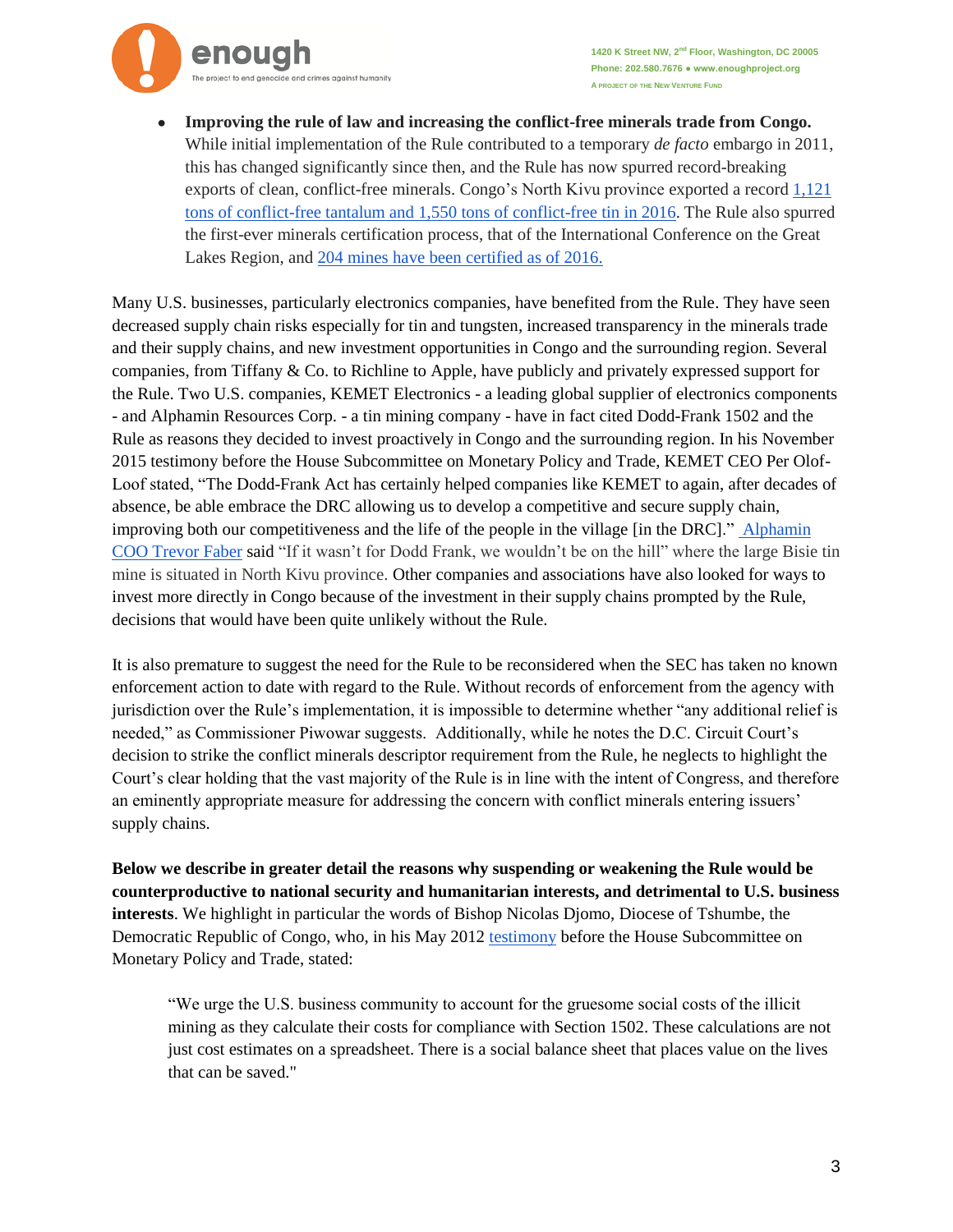

**1420 K Street NW, 2 nd Floor, Washington, DC 20005 Phone: 202.580.7676 ● www.enoughproject.org A PROJECT OF THE NEW VENTURE FUND**

## **Progress in Congo and the Region**

Consistent with its objective, Dodd-Frank 1502 has spurred reforms that have led to a major reduction in the number of conflict mines in eastern Congo. Before Dodd-Frank 1502, there was no operational certification mechanism for distinguishing conflict mines (i.e. mines controlled by armed groups or the Congolese army) from conflict-free mines, and there were no federal transparency requirements for companies on conflict minerals. The law and related reforms have changed these circumstances and created a two-tier market whereby the price for untraceable 3T conflict minerals is significantly lower than the price for verified conflict-free minerals. For example, [the Enough Project found](http://www.enoughproject.org/files/Enough%20Project%20-%20The%20Impact%20of%20Dodd-Frank%20and%20Conflict%20Minerals%20Reforms%20on%20Eastern%20Congo%E2%80%99s%20Conflict%2010June2014.pdf) that in surveyed locations in 2014, minerals that did not go through conflict-free certification sold for 30 to 60 percent less than minerals verified as conflict-free. This price difference has made the trade in 3T minerals significantly less lucrative for armed groups.

As of 2016, the [International Peace Information Service](http://ipisresearch.be/publication/analysis-interactive-map-artisanal-mining-areas-eastern-dr-congo-2/) found that over three-quarters (79 percent) of 3T miners surveyed in eastern Congo were working in mines where no armed group involvement has been reported. This is a significant change given that the [U.N. Group of Experts](http://www.un.org/ga/search/view_doc.asp?symbol=S/2010/252) stated as recently as 2010 that "in the Kivu provinces, almost every mining deposit [was] controlled by a military group." There is now also an emerging certification mechanism run by the [International Conference on the Great Lakes Region](http://www.oecd.org/investment/mne/49111368.pdf) (ICGLR), and mines have begun to be validated as conflict-free. As of April 2016, [204 mines](http://enoughproject.org/files/Bulletin_ECQ_April_2016_EN.pdf) in eastern Congo had been validated as conflict-free by multi-stakeholder teams made up of U.N. officials and Congolese civil society, business, and government representatives. [In surveyed locations,](http://www.enoughproject.org/reports/impact-dodd-frank-and-conflict-minerals-reforms-eastern-congo%E2%80%99s-war) "minerals that do not go through conflict-free programs sell for 30 to 60 percent less" than minerals verified as conflictfree, thus reducing profits for armed group trying to sell conflict minerals.

The Rule also took away one key incentive for Rwandan intervention in Congo's conflict, the 3T minerals. This was not the only incentive for Rwandan meddling but was an important one. Because of the Rule and improved implementation and certification of conflict-free mines in Congo, it has become less and less profitable for Rwanda to smuggle conflict minerals. An increasing number of 3T mines have become certifiably conflict-free in Congo (204 at last count), thus decreasing the smuggled trade to Rwanda. Before the law passed, there were a series of Rwandan-backed rebels, but today there is no longer a major Rwanda-backed armed group in Congo. Also, the FDLR insurgency, a designated terrorist organization that includes perpetrators of the Rwandan genocide, has dwindled from 6,000 troops in 2007 to fewer than 1,000 in 2016.

Conflict gold and 3T mineral smuggling to neighboring countries such as Uganda and Rwanda are issues that the UN Group of Experts and others have documented thoroughly. Minerals smuggling has decreased overall, as a greater number of mines have become certifiably conflict-free. However, gold smuggling remains a critical issue in particular to address, and the United States and United Nations should place targeted sanctions on conflict gold smugglers and diplomats in the region should convene Congo and the Great Lakes governments to reduce the incentives to smuggle, for example uneven gold tax rates. While these challenges remain, scaling back the implementation of the Rule would only exacerbate them while simultaneously undermining the myriad examples of progress.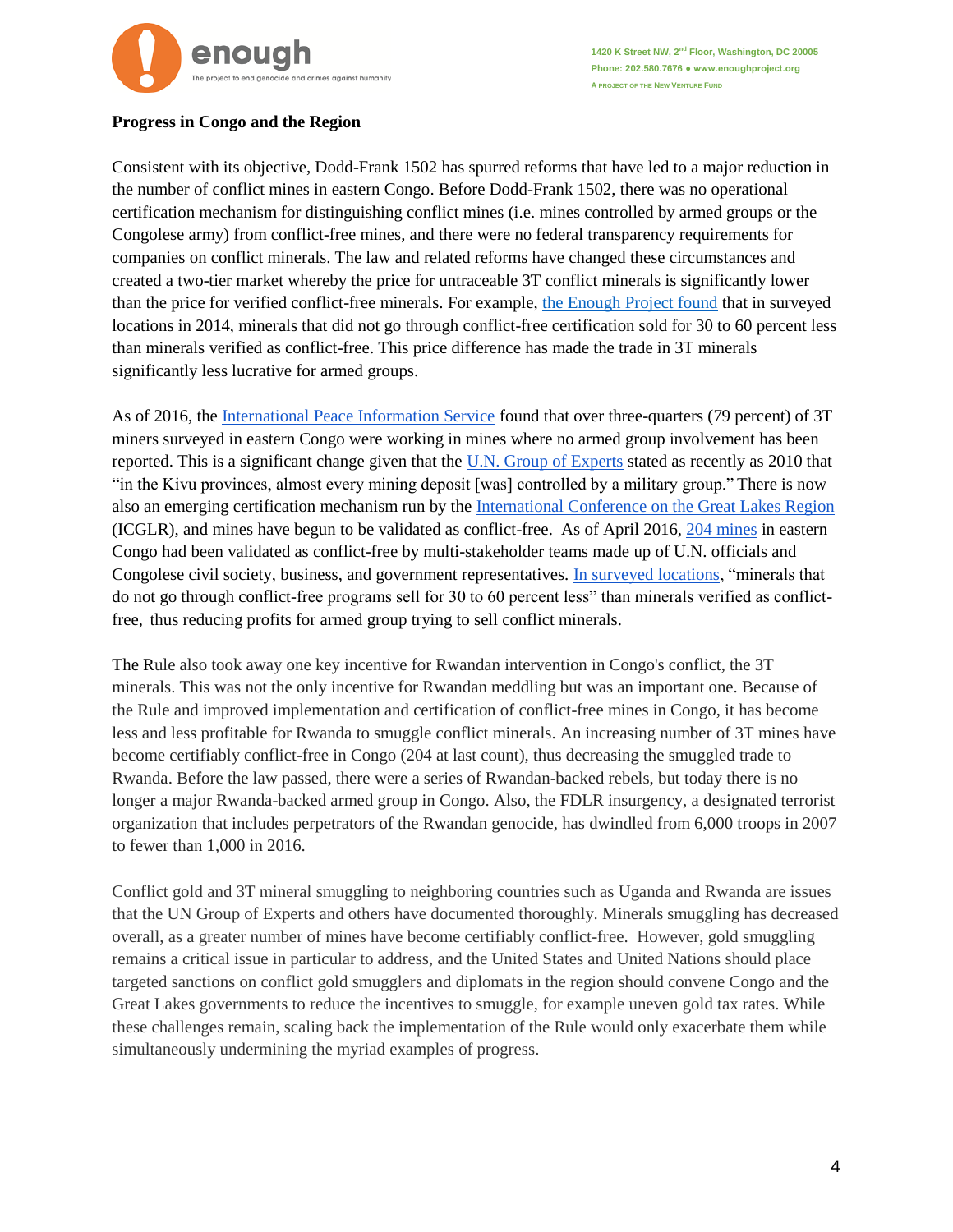

## **Congolese Support for the Rule**

Many Congolese communities and leaders—including Nobel Peace Prize nominee and Sakharov Prize winner Dr. Denis Mukwege, community activist Justine Masika Bihamba, and Bishop Nicolas Djomo support Dodd-Frank 1502 and the corresponding Rule. Leaders and activists support the Rule because they have seen direct positive impacts, because they believe in transparency and the rule of law, or both. Below is a sample of this support:

- [Dr. Denis Mukwege,](http://www.panzifoundation.org/blog/2016/4/18/statement-from-dr-denis-mukwege-eu-vote-is-a-victory-for-human-rights) renowned Congolese surgeon for victims of sexual- and gender-based violence, founder of the Panzi Hospital: "A conflict-free minerals industry would contribute to ending the unspeakable violence the people of Congo have endured for years. Government must not only enact strong legislation, they must be willing to enforce the law. Companies bear the responsibility of compliance and public disclosure, and acting transparently as consumers are increasingly aware of conflict-free components on the market. Tens of thousands of legitimate miners would benefit from a clean, transparent minerals industry…The mineral trade is one of the components that drive suffering in Congo."
- [Justine Masika Bihamba,](http://enoughproject.org/special-topics/progress-and-challenges-conflict-minerals-facts-dodd-frank-1502#_edn8) Coordinator of the organization Synergy of Women for Victims of Sexual Violence: *"*10 years ago, we were under de facto control of armed groups...today, let's admit we are a long way from that. And if we're honest, that's in part because of Dodd-Frank – it came to shine the light on those illicit actors. Today, despite the problems with governance, you can feel more government control.*"*
- [Open letter signed by 31 Congolese civil society leaders, experts, and former ambassadors:](https://gattrn.wordpress.com/2014/10/15/six-facts-from-the-north-kivu-civil-society-organizations-specialized-in-the-sector-of-natural-resources-in-response-to-the-open-letter-addressed-to-governments-companies-non-governmental-organizat/) "It is time for another broader push for reform on conflict minerals and natural resource governance in order to complement the Dodd-Frank legislation and deepen related minerals reforms. Dodd-Frank has been the primary driver of corporate and regional policy change on conflict minerals."
- Georges Nzabanita Iyamuremye, Congolese civil society leader and NGO founder (Submitted for Congressional Record, November 17, 2015): "The conflicts in eastern Congo have been mostly fueled by natural resources which rebel groups smuggle through neighboring countries such as Rwanda and Uganda. Rebels in eastern Congo have no plan to change the regime of Kinshasa which is characterized by corruption in private and public sectors, but rather they are more interested in plundering the Congo's natural resources for their own gain."
- [International Conference on the Great Lakes Region \(ICGLR\)Declaration on Section 1502:](https://www.icglr.org/images/17-02-15%20Press%20Release%20Dodd%20Frank%20Act%20WP2.pdf) "the ICGLR Secretariat believes that the repeal of Section 1502 of the Dodd Frank Act will weaken the ICGLR [Regional Certification Mechanism for conflict minerals]. Therefore, the ICGLR is highly concerned that this might contribute to the resurgence of armed groups controlling and exploiting minerals. This might ultimately lead to a generalized proliferation of terrorist groups, trans-boundary money laundry and illicit financial flows in the region."

## **Benefits for U.S. Business**

Transparency has an important role in lowering business risk and stabilizing supply chains, and the Rule has contributed to these elements. ELM Sustainability Partners, a leading independent advisory firm, [notes](https://www.sec.gov/comments/statement-013117/cll2-1565701-131655.pdf) in their own comments in response to Commissioner Piwowar's statement several tangible benefits to U.S. companies including: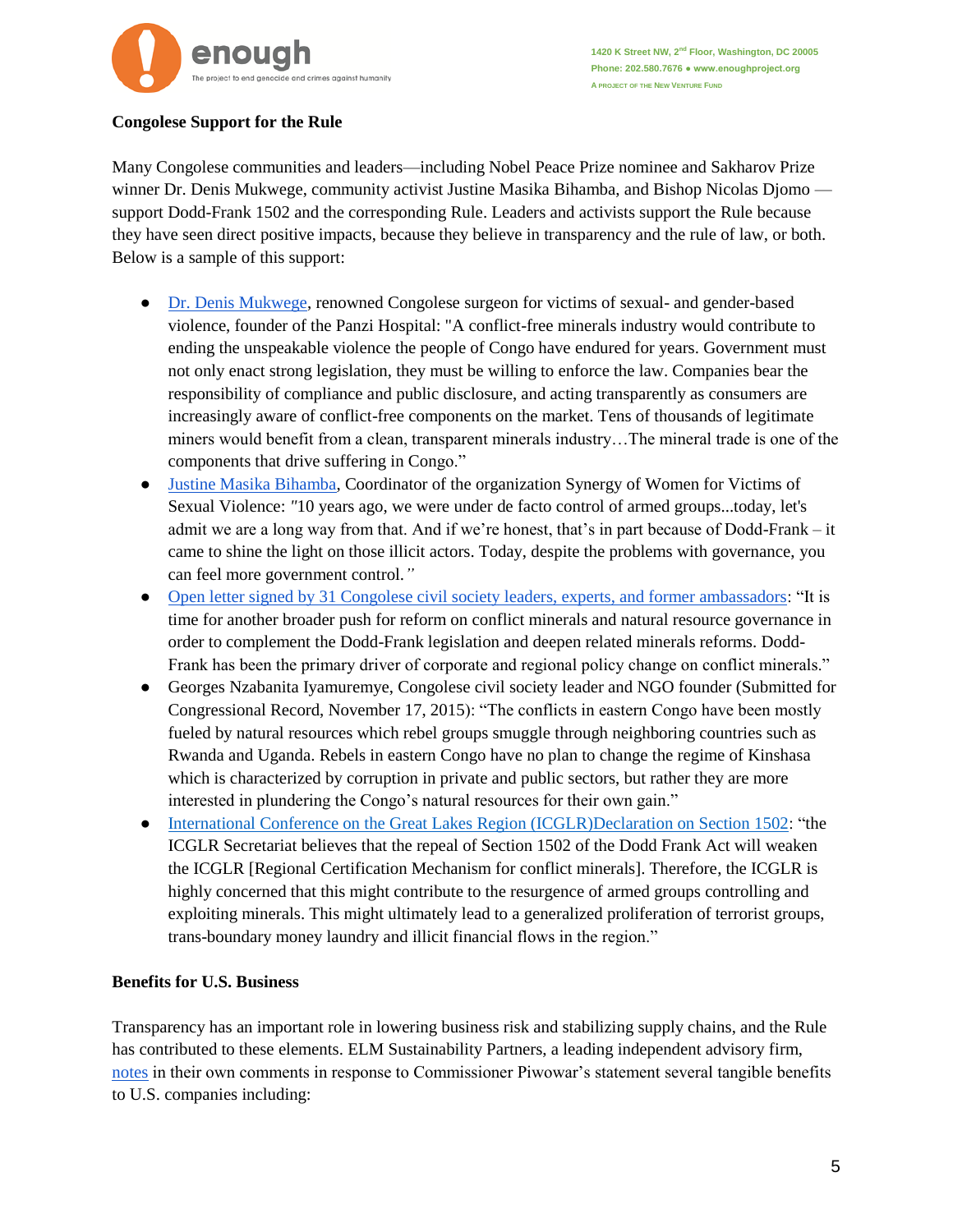

- Spurring development of leading supply chain expertise and traceability systems that have formed the basis of new international supply chain due diligence frameworks
- Identifying supply chain risk mitigation opportunities unrelated to conflict minerals, Improving significantly the visibility into U.S Treasury Office of Foreign Assets Control (OFAC) compliance, and
- Establishing new permanent jobs for U.S. small businesses.

Projected compliance costs have long been a focus of critics of the Rule, claiming it places 'undue burden' on companies. However, ELM found that compliance costs are in fact 74-85% less than the initial SEC estimate. While the SEC projected \$3-4 billion for total company costs, ELM estimates costs at \$600-800 million for all companies. Additionally, these costs have dropped significantly as new tools and processes have been developed that help to streamline compliance and as supply chain due diligence requirements become elements of, or are recognized by, other certification standards.

In addition to benefits to individual companies, the Rule has also spurred positive reforms across entire industries that have resulted in improvements across supply chains. For example, the Rule generated significant momentum for a tech industry auditing system set up by U.S. tech companies for mineral smelters and refiners worldwide, the key choke point in minerals supply chains. Before the Rule was implemented, no smelters had been audited; today, 75% of the world's smelters for the four minerals have now passed independent audits on conflict minerals (246 out of 325 smelters).

The Rule is beneficial to both investors and consumers. [According to a group of over 100 investors](https://www.sec.gov/comments/statement-013117/cll2-1590241-132174.pdf) with assets under management in excess of \$3.75 trillion:

Conflict minerals disclosure is material to investors and has informed and improved investors' ability to:

• Assess social (i.e., human rights) and reputational risks in a company's supply chain.

• Assess a company's long-term mitigation of risks related to the supply of minerals, liability, and other material risks.

The current Conflict Minerals Rule's disclosures are consistent and accessible to all investors, thereby improving efficiency in U.S. markets in allocating capital to issuers with the best overall prospects for long-term shareholder value. We understand that the transformation to a peaceful and prosperous mining industry in the DRC region has been slow and challenging. Company disclosures on sourcing practices, combined with analysis provided by groups like Responsible Sourcing Network on the quality of such disclosures, has provided investors with important transparency into relevant and material human rights risks. We consider that in order to ensure that implementation with this rule achieves maximum impact, it is critical for the SEC to pursue robust enforcement of the requirements.

Individual consumers have also expressed demand for conflict-free products. Thanks to sustained student activism, more than two dozen schools and universities across the nation and internationally, and various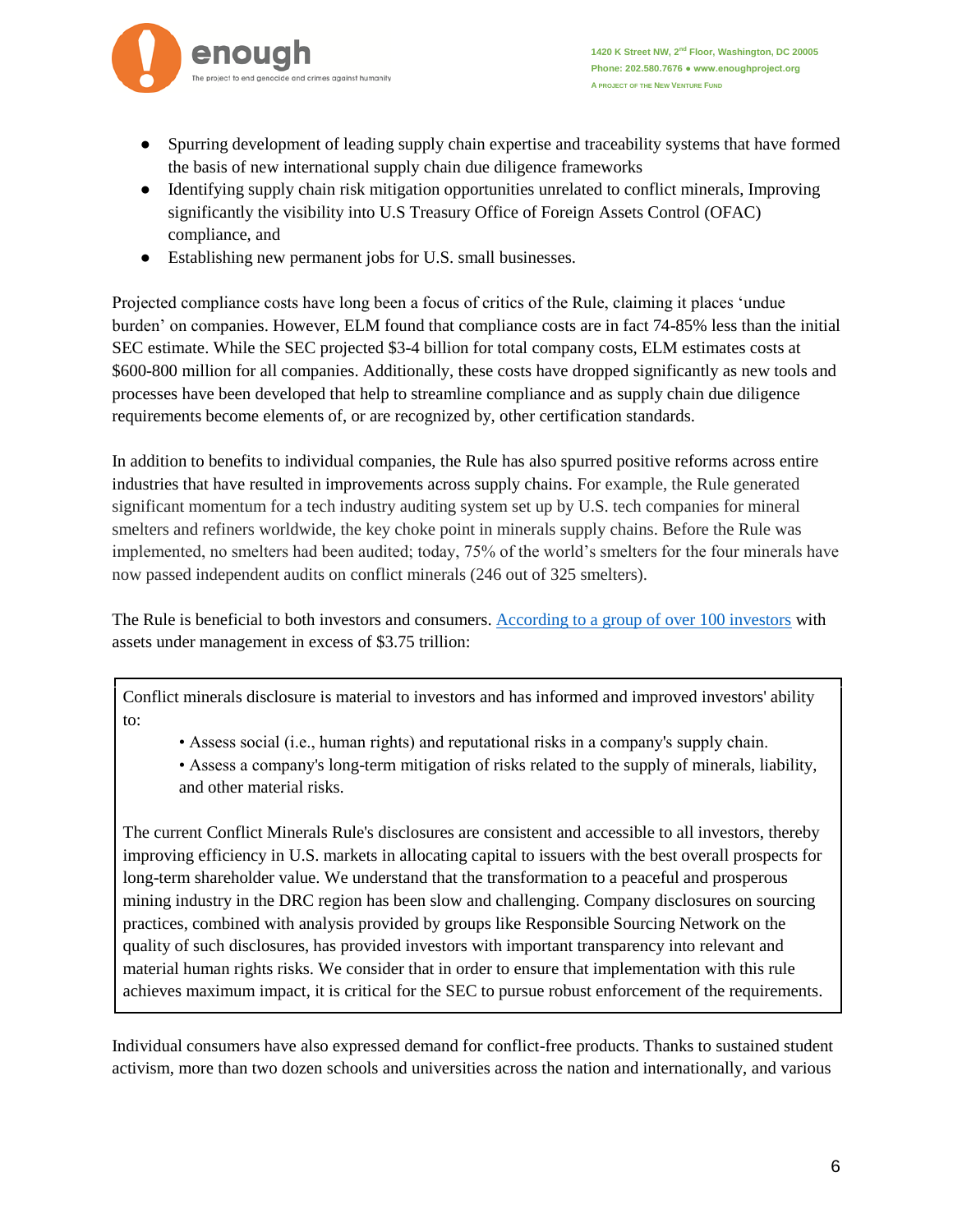

cities and states in the U.S. have passed campus-level procurement resolutions that favor companies that are working to source conflict-free minerals from Congo for their products.

## **The Future of Supply Chain Due Diligence**

The Rule requires companies to know and report on a baseline level of information about their supply chains. Major global markets such as the EU and China are already taking steps towards increased transparency and supply chain due diligence, both with respect to conflict minerals and also on broader ["non-financial reporting,](http://eur-lex.europa.eu/legal-content/EN/TXT/PDF/?uri=CELEX:32014L0095&from=EN)" and the United States should not fall behind by eliminating the Rule. It is important to note, however, that the [E.U. regulation will not be implemented until 2021](http://trade.ec.europa.eu/doclib/press/index.cfm?id=1587) and is significantly weaker than the U.S. Rule, so suspension of the U.S. Rule would leave a major gap in global corporate due diligence. Additionally, other jurisdictions within the United States are already implementing their own measures to encourage and enforce conflict-free sourcing: Massachusetts, California, and Maryland have all passed state-level conflict-free legislation, and five U.S. cities, including Pittsburgh, PA and Portland, OR have passed similar city-level legislation. Maintaining robust federal standards is crucial to ensuring these smaller jurisdictions can remain coordinated and not place disparate procurement requirements on companies, essentially increasing the number of standards they are held to.

In addition to other jurisdictions requiring conflict minerals due diligence, company compliance efforts to implement the Rule are increasingly being subsumed within, or complemented by, larger compliance regimes. For example, as companies begin focused implementation of the UN Guiding Principles on Business and Human Rights, minerals-related supply chain issues may represent "salient human rights risks" that require due diligence and mitigation. The Rule provides a framework for companies to take such actions, which they will still need to do even if the Rule were to disappear. As a result, the Rule can be seen to do as much to help focus company efforts and costs as it does to increase it. The U.S. government included the Rule as one of [its "ongoing commitments" within the National Action Plan on](https://www.state.gov/documents/organization/265918.pdf)  [Responsible Business Conduct,](https://www.state.gov/documents/organization/265918.pdf) and this work should continue. Further, [the OECD Guidelines on](http://www.oecd.org/daf/inv/mne/48004323.pdf)  [Multinational Enterprises](http://www.oecd.org/daf/inv/mne/48004323.pdf) and other frameworks used by business to organize compliance incorporate supply chain due diligence as a basic principle. As implementation of the Guidelines also expands through the efforts of the National Action Plan, the Rule provides a useful framework for companies for efforts that they will need to undertake.

Moreover, company efforts to develop baseline supply chain information are also steps that assist compliance with U.S. and UN economic sanctions regimes. Both the U.S. and UN Security Council maintain sanctions regimes that focus on the illicit trade in natural resources in Congo, and other sanctions programs include minerals-focused restrictions. The [Financial Action Task Force has also](http://www.fatf-gafi.org/media/fatf/documents/reports/ML-TF-risks-vulnerabilities-associated-with-gold.pdf)  [focused on the potential for gold to serve as a vehicle for money laundering,](http://www.fatf-gafi.org/media/fatf/documents/reports/ML-TF-risks-vulnerabilities-associated-with-gold.pdf) and given the risks that jurisdictions like Congo pose in this regard, the Rule provides a structure for companies to assess potential risks. These are not obligations that companies can choose to ignore, and compliance with the Rule, as referenced by Elm Sustainability above, can greatly assist and advance compliance with programs that protect national security and preserve the integrity of the U.S. financial system.